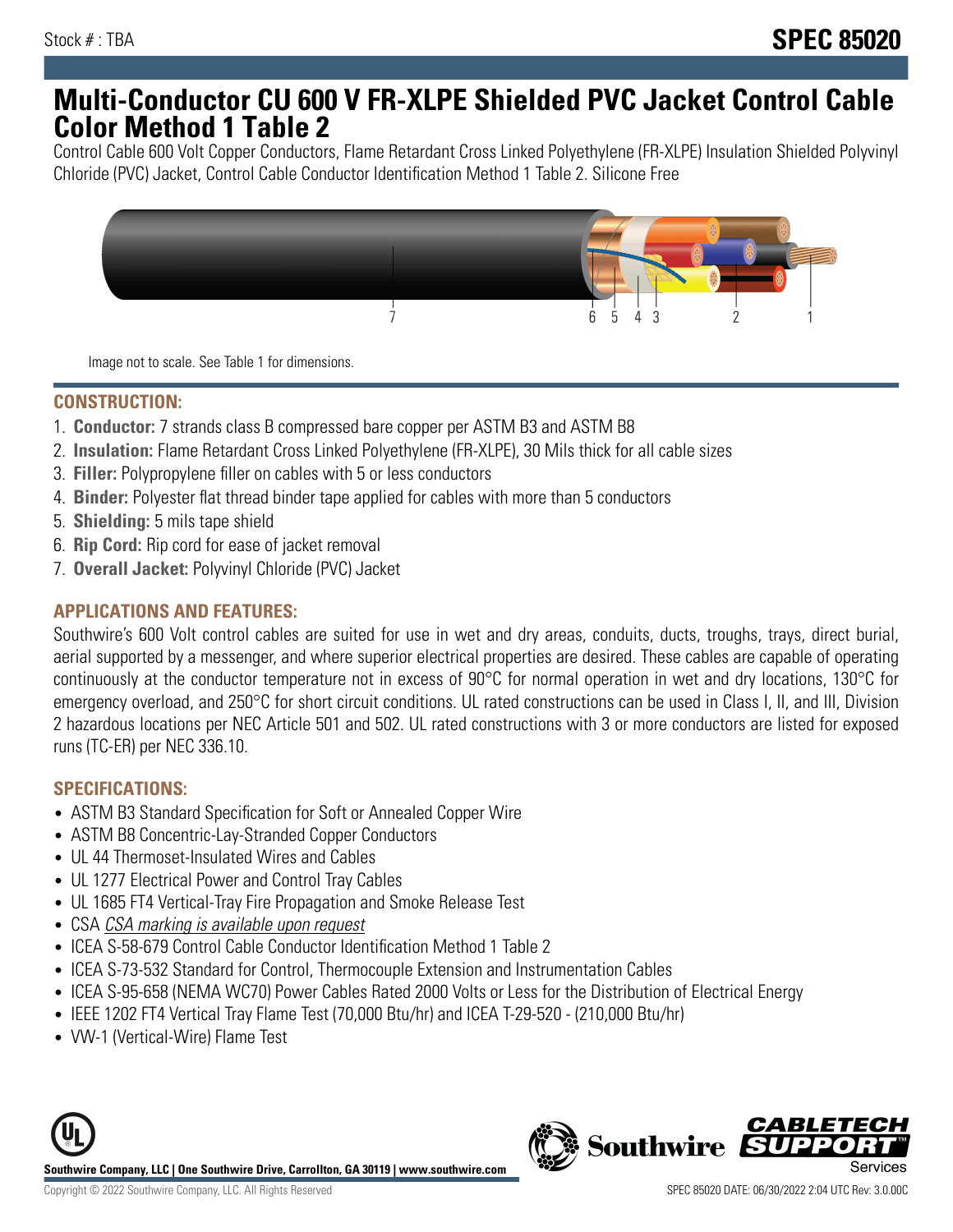### **SAMPLE PRINT LEGEND:**

#### UL Listed

SOUTHWIRE E75755 {UL} XX AWG X/C FR-XLPE CDRS 90{D}C PVC JKT TYPE TC-ER SHIELDED 600V SUN. RES. DIRECT BURIAL {YYYY} {SEQUENTIAL FOOTAGE MARKS} SEQ FEET

#### Non UL Listed

SOUTHWIRE XX AWG X/C FR-XLPE CDRS 90C PVC JACKET SUNLIGHT RESISTANT DIRECT BURIAL 600V {SEQUENTIAL FOOTAGE MARKS} SEQ FEET